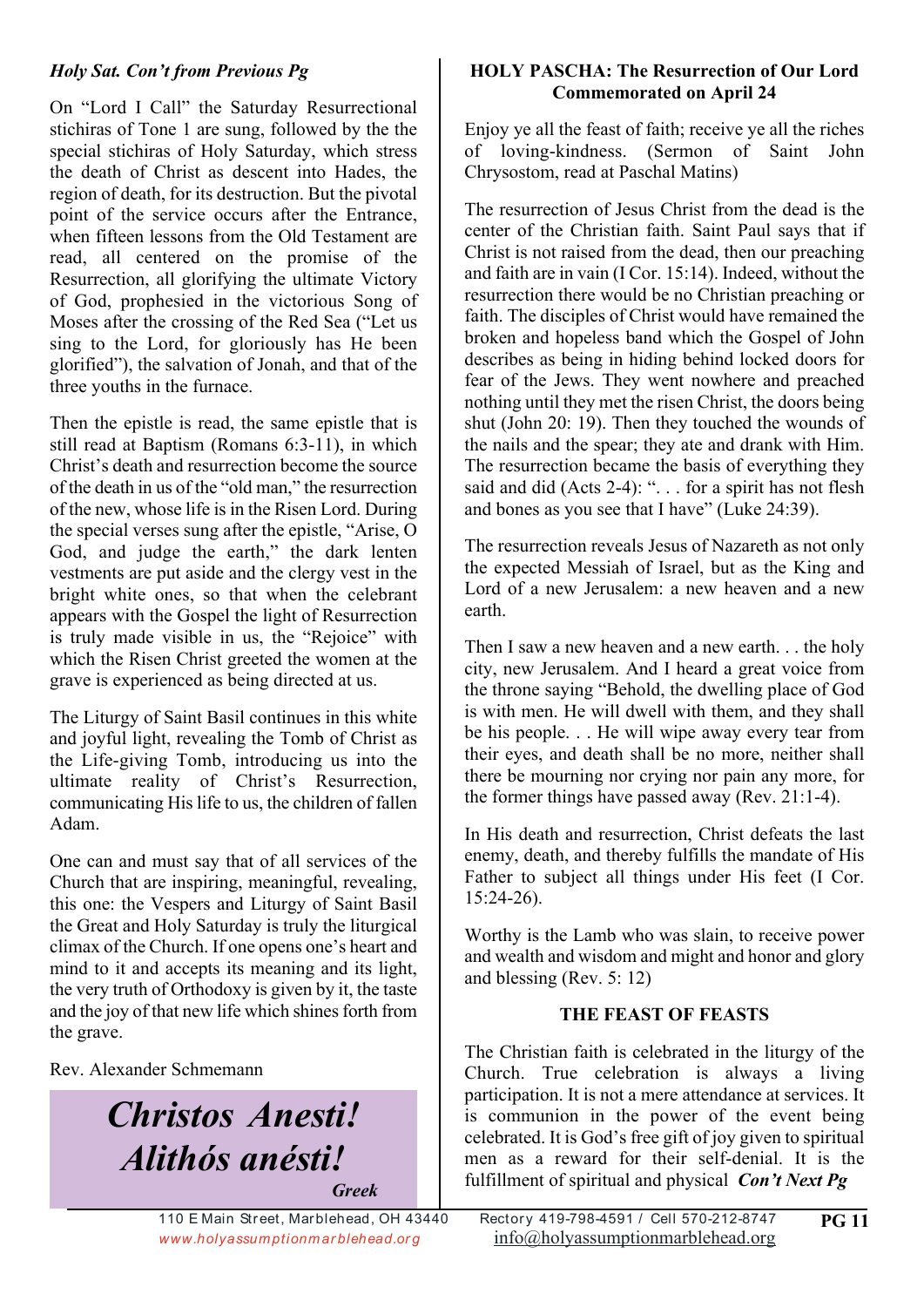# *Pascha Con't from Previous Pg*

Effort and preparation. The resurrection of Christ, being the center of the Christian faith, is the basis of the Church's liturgical life and the true model for all celebration. This is the chosen and holy day, first of sabbaths, king and lord of days, the feast of feasts, holy day of holy days. On this day we bless Christ forevermore (Irmos 8, Paschal Canon).

# **PREPARATION**

Twelve weeks of preparation precede the "feast of feasts." A long journey which includes five prelenten Sundays, six weeks of Great Lent and finally Holy Week is made. The journey moves from the self-willed exile of the prodigal son to the grace-filled entrance into the new Jerusalem, coming down as a bride beautifully adorned for her husband (Rev. 21:2) Repentance, forgiveness, reconciliation, prayer, fasting, almsgiving, and study are the means by which this long journey is made.

Focusing on the veneration of the Cross at its midpoint, the lenten voyage itself reveals that the joy of the resurrection is achieved only through the Cross. "Through the cross joy has come into all the world," we sing in one paschal hymn. And in the paschal troparion, we repeat again and again that Christ has trampled down death—by death! Saint Paul writes that the name of Jesus is exalted above every name because He first emptied Himself, taking on the lowly form of a servant and being obedient even to death on the Cross (Phil. 2:5-11). The road to the celebration of the resurrection is the self-emptying crucifixion of Lent. Pascha is the passover from death to life.

Yesterday I was buried with Thee, O Christ. Today I arise with Thee in Thy resurrection. Yesterday I was crucified with Thee: Glorify me with Thee, O Savior, in Thy kingdom (Ode 3, Paschal Canon).

# **THE PROCESSION**

The divine services of the night of Pascha commence near midnight of Holy Saturday. At the Ninth Ode of the Canon of Nocturn, the priest, already vested in his brightest robes, removes the Holy Shroud from the tomb and carries it to the altar table, where it remains until the leave-taking of Pascha. The faithful stand in darkness. Then, one by one, they light their candles from the candle held by the priest and form a great procession out of the church. Choir, servers, priest and people,

led by the bearers of the cross, banners, icons and Gospel book, circle the church. The bells are rung incessantly and the angelic hymn of the resurrection is chanted.

The procession comes to a stop before the principal doors of the church. Before the closed doors the priest and the people sing the troparion of Pascha, "Christ is risen from the dead...", many times. Even before entenng the church the priest and people exchange the paschal greeting: "Christ is risen! Indeed He is risen!" This segment of the paschal services is extremely important. It preserves in the expenence of the Church the primitive accounts of the resurrection of Christ as recorded in the Gospels. The angel rolled away the stone from the tomb not to let a biologically revived but physically entrapped Christ walk out, but to reveal that "He is not here; for He has risen, as He said" (Matt. 28:6).

In the paschal canon we sing:

Thou didst arise, O Christ, and yet the tomb remained sealed, as at Thy birth the Virgin's womb remained unharmed; and Thou has opened for us the gates of paradise (Ode 6).

Finally, the procession of light and song in the darkness of night, and the thunderous proclamation that, indeed, Christ is risen, fulfill the words of the Evangelist John: "The light shines in darkness, and the darkness has not overcome it" (John 1:5).

The doors are opened and the faithful re-enter. The church is bathed in light and adorned with flowers. It is the heavenly bride and the symbol of the empty tomb:

Bearing life and more fruitful than paradise Brighter than any royal chamber, Thy tomb, O Christ, is the fountain or our resurrection (Paschal Hours).

# **MATINS**

Matins commences immediately. The risen Christ is glorified in the singing of the beautiful canon of Saint John of Damascus. The paschal greeting is repeatedly exchanged. Near the end of Matins the paschal verses are sung. They relate the entire narrative of the Lord's resurrection. They conclude with the words calling us to actualize among each other the forgiveness freely given to all by God:

This is the day of resurrection. Let us be illumined by the feast. Let us embrace each other. Let us call "brothers" even those who hate us, And forgive all by the resurrection. . . *Con't Next Pg*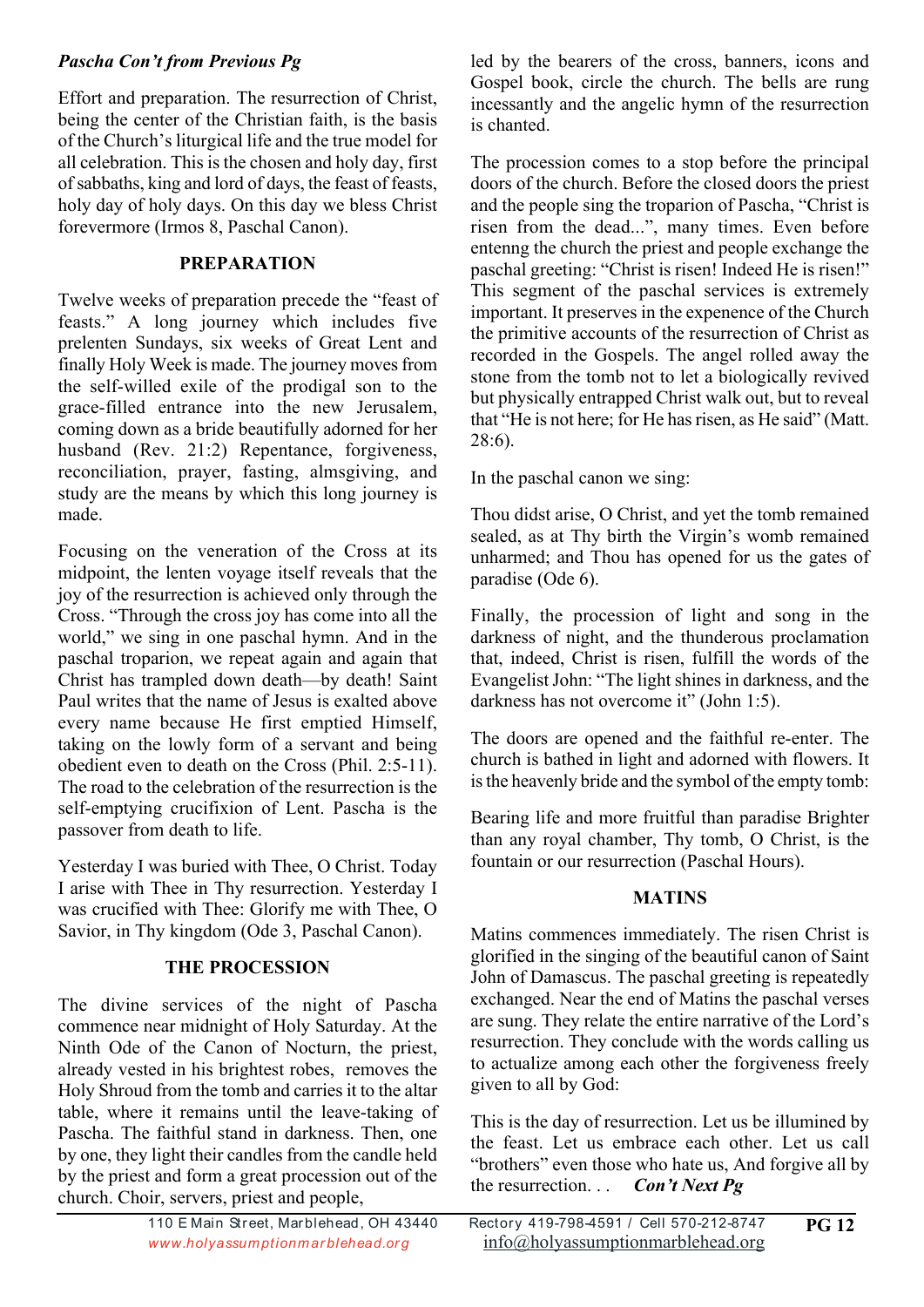## *Pascha Con't from Previous Pg*

The sermon of Saint John Chrysostom is then read by the celebrant. The sermon was originally composed as a baptismal instruction. It is retained by the Church in the paschal services because everything about the night of Pascha recalls the Sacrament of Baptism: the language and general terminology of the liturgical texts, the specific hymns, the vestment color, the use of candles and the great procession itself. Now the sermon invites us to a great reaffirmation of our baptism: to union with Christ in the receiving of Holy Communion.

If any man is devout and loves God, let him enjoy this fair and radiant triumphal feast. . . the table is fully laden; feast you all sumptuously. . . the calf is fatted, let no one go hungry away. . .

#### **THE DIVINE LITURGY**

The sermon announces the imminent beginning of the Divine Liturgy. The altar table is fully laden with the divine food: the Body and Blood of the risen and glorified Christ. No one is to go away hungry. The service books are very specific in saying that only he who partakes of the Body and Blood of Christ eats the true Pascha. The Divine Liturgy, therefore, normally follows immediately after paschal Matins. Foods from which the faithful have been asked to abstain during the lenten journey are blessed and eaten only after the Divine Liturgy.

# **THE DAY WITHOUT EVENING**

Pascha is the inauguration of a new age. It reveals the mystery of the eighth day. It is our taste, in this age, of the new and unending day of the Kingdom of God. Something of this new and unending day is conveyed to us in the length of the paschal services, in the repetition of the paschal order for all the services of Bright Week, and in the special paschal features retained in the services for the forty days until Ascension. Forty days are, as it were, treated as one day. Together they comprise the symbol of the new time in which the Church lives and toward which she ever draws the faithful, from one degree of glory to another.

O Christ, great and most holy Pascha. O Wisdom, Word and Power of God, grant that we may more perfectly partake of Thee in the never-ending day of Thy kingdom (Ninth Ode, Paschal Canon).

## **Saint John Chrysostom, Archbishop of Constantinople The Paschal Sermon**

The Catechetical Sermon of St. John Chrysostom is read during Matins of Pascha.

If any man be devout and love God, let him enjoy this fair and radiant triumphal feast. If any man be a wise servant, let him rejoicing enter into the joy of his Lord. If any have labored long in fasting, let him now receive his recompense. If any have wrought from the first hour, let him today receive his just reward. If any have come at the third hour, let him with thankfulness keep the feast. If any have arrived at the sixth hour, let him have no misgivings; because he shall in nowise be deprived thereof. If any have delayed until the ninth hour, let him draw near, fearing nothing. If any have tarried even until the eleventh hour, let him, also, be not alarmed at his tardiness; for the Lord, who is jealous of his honor, will accept the last even as the first; He gives rest unto him who comes at the eleventh hour, even as unto him who has wrought from the first hour.

And He shows mercy upon the last, and cares for the first; and to the one He gives, and upon the other He bestows gifts. And He both accepts the deeds, and welcomes the intention, and honors the acts and praises the offering. Wherefore, enter you all into the joy of your Lord; and receive your reward, both the first, and likewise the second. You rich and poor together, hold high festival. You sober and you heedless, honor the day. Rejoice today, both you who have fasted and you who have disregarded the fast. The table is full-laden; feast ye all sumptuously. The calf is fatted; let no one go hungry away.

Enjoy ye all the feast of faith: Receive ye all the riches of loving-kindness. let no one bewail his poverty, for the universal kingdom has been revealed. Let no one weep for his iniquities, for pardon has shown forth from the grave. Let no one fear death, for the Savior's death has set us free. He that was held prisoner of it has annihilated it. By descending into Hell, He made Hell captive. He embittered it when it tasted of His flesh. And Isaiah, foretelling this, did cry: Hell, said he, was embittered, when it encountered Thee in the lower regions. It was embittered, for it was abolished. It was embittered, for it was mocked. It was embittered, for it was slain. It was embittered, for it was overthrown. It was embittered, for it was fettered in chains. It took a body, and met God face to face. It took earth, and encountered Heaven. It took that which was seen, and fell upon *Con't Next PG*

The V. Rev. Paul Lazor, New York, 1977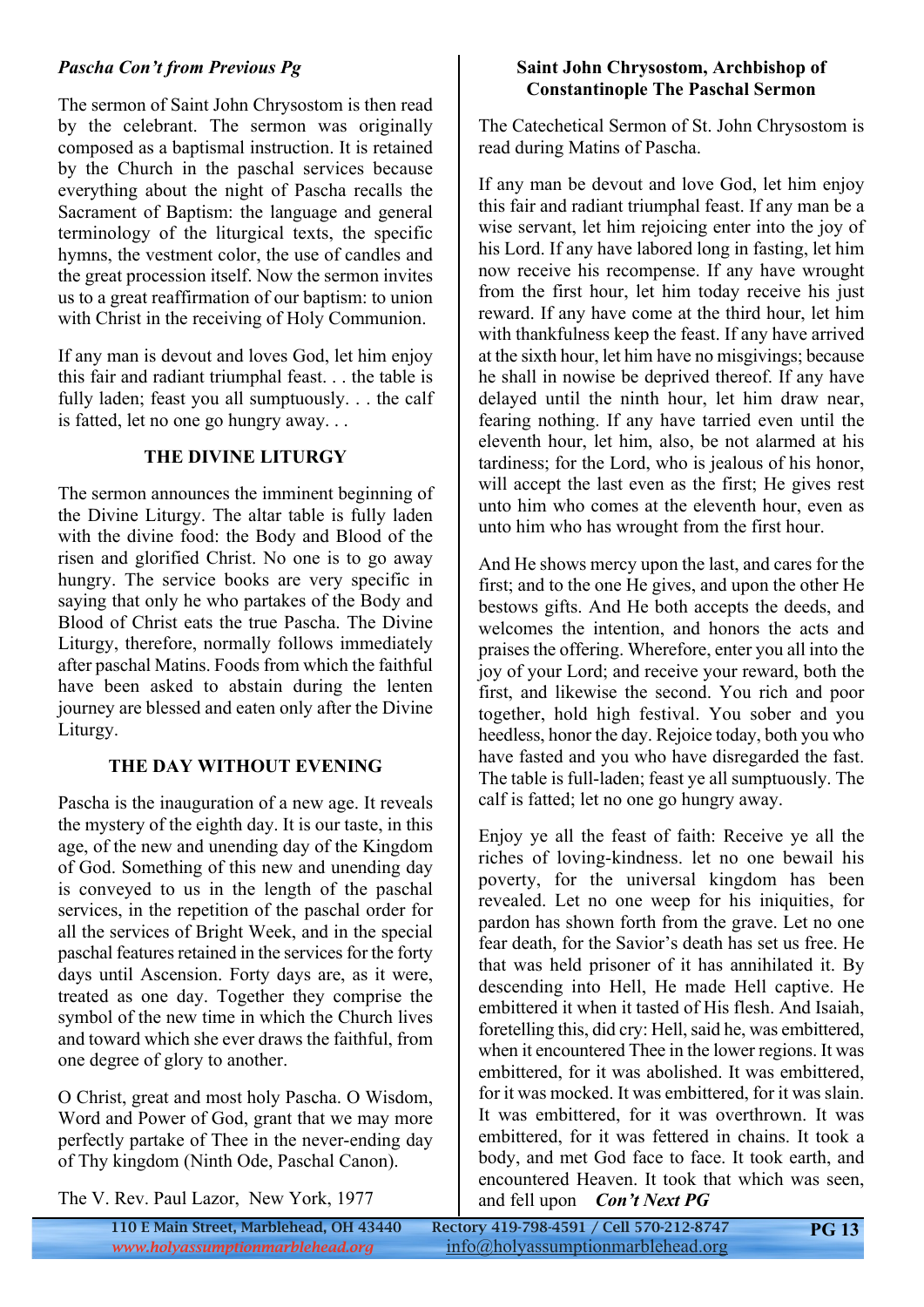# *Paschal Sermon Con't from Previous Pg*

the unseen.

O Death, where is your sting? O Hell, where is your victory? Christ is risen, and you are overthrown. Christ is risen, and the demons are fallen. Christ is risen, and the angels rejoice. Christ is risen, and life reigns. Christ is risen, and not one dead remains in the grave. For Christ, being risen from the dead, is become the first fruits of those who have fallen asleep. To Him be glory and dominion unto ages of ages. Amen.

#### **About St. John Chrysostom:**

St. John Chrysostom ("The Golden Tongue") was born at Antioch in about the year 347 into the family of a military-commander, spent his early years studying under the finest philosophers and rhetoricians and was ordained a deacon in the year 381 by the bishop of Antioch Saint Meletios. In 386 St. John was ordained a priest by the bishop of Antioch, Flavian.

Over time, his fame as a holy preacher grew, and in the year 397 with the demise of Archbishop Nektarios of Constantinople—successor to Sainted Gregory the Theologian—Saint John Chrysostom was summoned from Antioch for to be the new Archbishop of Constantinople.

Exiled in 404 and after a long illness because of the exile, he was transferred to Pitius in Abkhazia where he received the Holy Eucharist, and said, "Glory to God for everything!", falling asleep in the Lord on 14 September 407.

### **Archpastoral Message of His Beatitude, Metropolitan Tikhon**

To the Clergy, Monastics, and Faithful of the Orthodox Church in America,

Dear Beloved Children in the Lord,

CHRIST IS RISEN! INDEED HE IS RISEN!

I greet you in the joy of the Resurrection on this "chosen and holy day, first of sabbaths, king and lord of days, the feast of feasts, holy day of holy days" (Paschal Canon, Ode 8). Great and Holy Pascha truly is the "king and lord of days." On this day our Lord, God, and Savior Jesus Christ shines

with the victory of life over death, life which is given by Him as a gift to the whole human race. Amidst the daily news that prompts feelings of anxiety and despair, the present feast offers us our only true help. We take comfort that, in His great love for mankind, our Lord has forever banished the futile senselessness of death, which is the "last enemy" (1 Cor 15:26). Our slavery to fear and sin and death is abolished by the King of Glory, "The Lord, strong and mighty, the Lord mighty in battle" (Ps 23[4]:8).

The dark and gloomy grave is now filled with light. We have no need to fear death—our Lord has vanquished it. At this time, the world seems to lie in the darkness of conflict, pain, and grief. Yet, even now, with God helping us, we can face whatever our circumstances may be with the holy joy and Paschal strength that comes from firm conviction and faith in the Risen Christ.

In the overwhelming might of Christ's Resurrection, the strong man is bound forever (Mk 3:27); and in God's providence, we know that He will "make the evil to be good by [His] goodness" (Anaphora of Saint Basil the Great). It is our Lord's unfailing promise of new and eternal life which allows this day to rule all of the days which God may give us on earth. In the brightness of Pascha, even these dark days we now endure are mere servants to this feast of feasts.

On this Paschal day, my prayer is that you allow the joyful light of Christ fully into your hearts. In the coming days of celebration, let all men and women see this spiritual light shining from you, and let them hear your evangelical proclamation that "Christ is risen from the dead, trampling down death by death, and upon those in the tombs bestowing life."

I remain sincerely yours in Christ,

+ TIKHON

Archbishop of Washington & Metropolitan of All America and Canada

*םק תמאב !םק חישמה! (HaMashiach qam! Be'emet qam!)*

*Hebrew (modern)*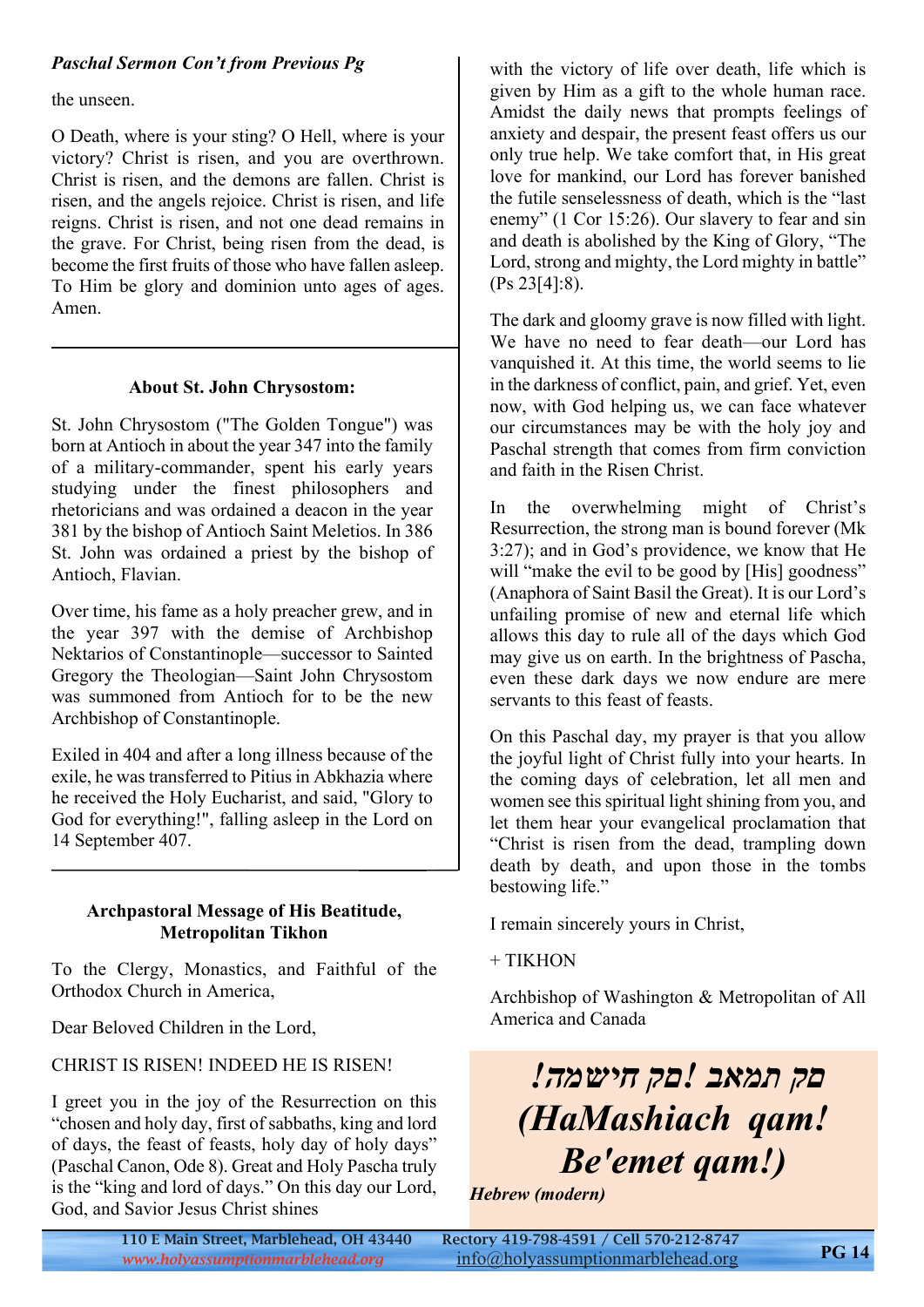#### **Remembering Archbishop John of Chicago on his 40th Anniversary of Repose**

Forty years is a long time. Many who will be reading this were not yet born when Archbishop John died. Since that time, five bishops have been at the helm of the Diocese of the Midwest. Much has changed during that space of time. Yet the impact of Archbishop John's diocesan administration was substantial and is still discernable. However, as years have gone by and as many of those who worked with him have passed away, his contributions to the Orthodox Church in America and the diocese are not as well known as they should be.

He was the ruling bishop of the Diocese of the Midwest for almost thirty years, if we count from the time he was "Bishop of Cleveland and Detroit" in 1952. When he became "Bishop of Chicago" in 1956, "Cleveland and Detroit" were incorporated into the "Diocese of Chicago and Minneapolis." He lived at the Holy Trinity Cathedral Rectory until 1973 when he relocated to the Diocesan Center which we then in Burr Ridge. Retiring in 1978, he spent the last years of his life between his small "datcha" in Camp Lake, Wisconsin and with Fr. Sergei and Matushka Alexandra Garklavs, in the rectory of St. Panteleimon Church, Argo-Summit, IL. It was there, early on Palm Sunday morning, April 11, 1982, after saying his morning prayers in front of the Tikhvin Icon of the Theotokos, that he sat down on the couch in the living room to read the Akathist to the Guardian Angel. At some point, he leaned his head back, closed his eyes and "fell asleep." When my father woke, he saw the Archbishop sitting on the couch and at first thought he was resting. It was a prayed-for Christian ending of life.

"Home is where one starts from," so said T.S. Eliot. For Archbishop John, his "home" from his childhood was the Church, and so his death in a rectory next to a church on the Feast of the Entrance of Christ into Jerusalem, had all the marks of a well-deserved and glorious "homecoming." Between his birth in Latvia, in 1898 and death in America in 1982, there was a life of contrasts and challenges, journeys and adventures, war and peace, exodus and exile, emigration and immigration, service and vocation, priesthood and episcopacy, and through it all, a love of God, of people, of work, of family and of life itself. He was born to poor Latvian Orthodox farmers, in as humble circumstances as could be.

Never denying or forgetting those dismal beginnings, through hard work, dedication, patient effort and fortitude, he became a person of noble character and cultured sensibilities, comfortable with both the lowly and the elite. He was, as in the words of a prayer, "compassionate and patient, willing to listen and care, and courageous and diligent, able to speak and to share."

Although he was an ethnic Latvian he was born in what was then the Russian Empire, and that combination of factors formed in him a comfortable identity that he bore with pride and dignity all his life. He lost his father while still a boy. His mother was a woman of strong faith and instilled in him Christian ethics and religious devotion as practiced in the Orthodox Tradition. After serving in the Russian Army during the First World War, he returned to his native village to help his mother and assist at the Orthodox parish as Psalm-Reader and Choir Director. Not having sufficient funds to pay for a seminary education, he worked in a tailor's shop, a skill he enjoyed later in life, doing needlepoint and sewing for recreation and practical purposes.

After studies at the Riga Orthodox Seminary he was already in his thirties when ordained to the priesthood in 1936. The period between wars was a tumultuous time in the Latvian Orthodox Church. For several years he was a travelling priest, covering three country parishes, and also working on the side to make ends meet. When the Germans began their assault on the Eastern Front in 1941, the need for pastoral care dramatically escalated. Wartime miseries precipitated a real thirst for spiritual comfort. In addition to the local Orthodox, thousands of refugees fleeing Russia came to the Baltics. An urgent need arose for a bishop to oversee the pastoral needs in the Latvian Church. In this chaotic and unstable situation, it fell to the humble, celibate country priest, John Garklavs, to take up the challenge. His unassuming background, one would think, were not qualities of a capable administrator. In fact, he became just that. Although his tenure as Bishop of Riga was short-lived, his episcopal ministry was put to the test during five complicated years of displacement in post-war Germany. When he came to the United States in 1949, he joined what was then the Russian Orthodox Greek-Catholic Church of North America, the "Metropolia" as it was called. At that time there were no real diocesan structures as the entire Metropolia was in effect one, large diocese. *Con't Next Pg*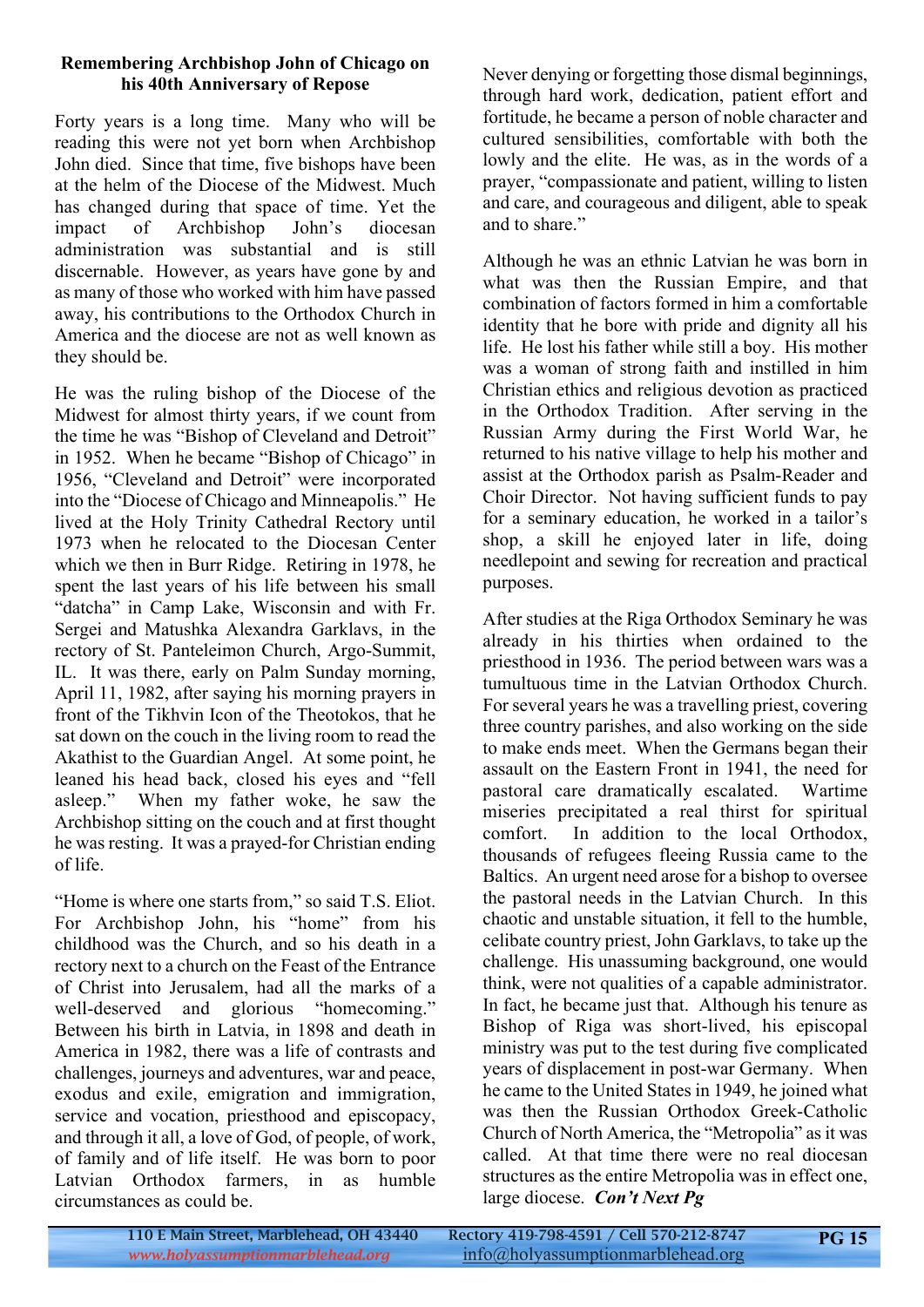## *Archbishop John Con't from Previous Pg*

Upon his appointment to Chicago, he saw as his mission the formation of a healthy diocesan structure. Under his initiative and direction the Diocese of Chicago and Minneapolis developed, with departments, committees and programs, becoming the fully-functioning ecclesiastical body known today as the Diocese of the Midwest.

There are several episodes in Archbishop's life that could provide material for a thrilling movie, full of actions, dangers and suspense. Among those, the story of his becoming caretaker of the Tikhvin Icon of the Theotokos stands out. The Icon's journey is an epic tale, from its confiscation from Tikhvin by the German Army in 1941, its association with the miraculous Pskov Mission during World War II, its being brought by the Germans to Latvia, five years of uncertain wandering through war-torn Europe, to the final arrival in America in 1949. Archbishop John first met the Tikhvin Icon when he welcomed it to the Orthodox Cathedral in Riga. Becoming the Icon's faithful steward for almost forty years, he often had to bear disparagements and tolerate difficulties. The Icon itself inspired him to preserver with courage and wisdom. Throughout his life Vladyka had a deep veneration for the Theotokos who was his guide, intercessor, and protector; a fact confirmed by his wish to be buried in blue vestments.

He regarded his immigration to the United States as divine providence and was grateful to this country, becoming a citizen in 1964. He came to love Chicago and he loved Holy Trinity Cathedral. Archbishop John, who never drove a car, became a regular in the Cathedral's Humboldt Park neighborhood. In his day, the area had a sizeable Eastern European population and he felt quite at home walking down Division Street to do his shopping, getting to know the various merchants by name. He especially enjoyed the Russian-Turkish Baths which were in easy walking distance. And he got familiar with getting around Chicago on the CTA, making occasional trips to the Loop.

Although he appreciated the New World to which God brought him, Vladyka's personal affections were for the Old World's customs and traditions. He had a great love for Orthodox worship, for the liturgical services, traditions, customs, and a special affection for liturgical singing. The

fullness of Orthodox Church life was for him, "life itself." His celebration of the Hierarchical Divine Liturgy, when it had the proper complement of priests, deacons, subdeacons, servers and a good choir, was an unforgettable experience. For the Archbishop Orthodox services were a visible manifestation of Orthodox theology, tradition and culture coming alive in real time in majestic celebration. When not officiating at the altar, he himself would stand at the Cathedral's kliros to sing and read with whoever else was present. Those who saw him serve were always struck by his bearing and appearance; he was fastidious about detail, disciplined in execution, and mindful that the form and content of the services always had to convey both beauty and meaning. Throughout the diocese his visitations to parishes were always grand affairs and many remember those fondly to this day. At times his liturgical manner gave the impression of a strictness, which gave some altar boys a bit of trepidation. But as young servers got to know him, they came to see that his affection for liturgy was conveyed to people as well. He was eager to meet and encourage young servers who might have a priestly vocation and several of them eventually were ordained and are still serving in this diocese and elsewhere.

Archbishop John's conception of liturgy was not a superficial affection for external ritual. His understanding of Orthodox Church life and liturgy was "sacramental," by which I mean that he saw that liturgy and traditions were the means by which the Church was the haven of healing, making broken people whole. He was trained in the classic Russian Orthodox theological tradition which placed prominence on the Church's "ustav," the liturgical regulations as spelled out in the Typicon. But his pastoral vision was not static. He understood that pastoral and liturgical practices would have to be adjusted for people living in modern times. He supported the translation of liturgical texts into English, and he made the efforts to learn enough English, it being his fourth language, after Latvian, Russian and German. He welcomed changes in Eucharistic practices which encouraged laity to receive Holy Gifts regularly and not just once a year. His love of the Orthodox Church's traditions and his vision of pastoral life were inspirational, and influenced many to love God and serve the Church.

As an Orthodox bishop he was exemplary, observing the traditions required of his office, following proper decorum, fasting strictly as prescribed by the Church,praying and reading the *Con't next Pg*